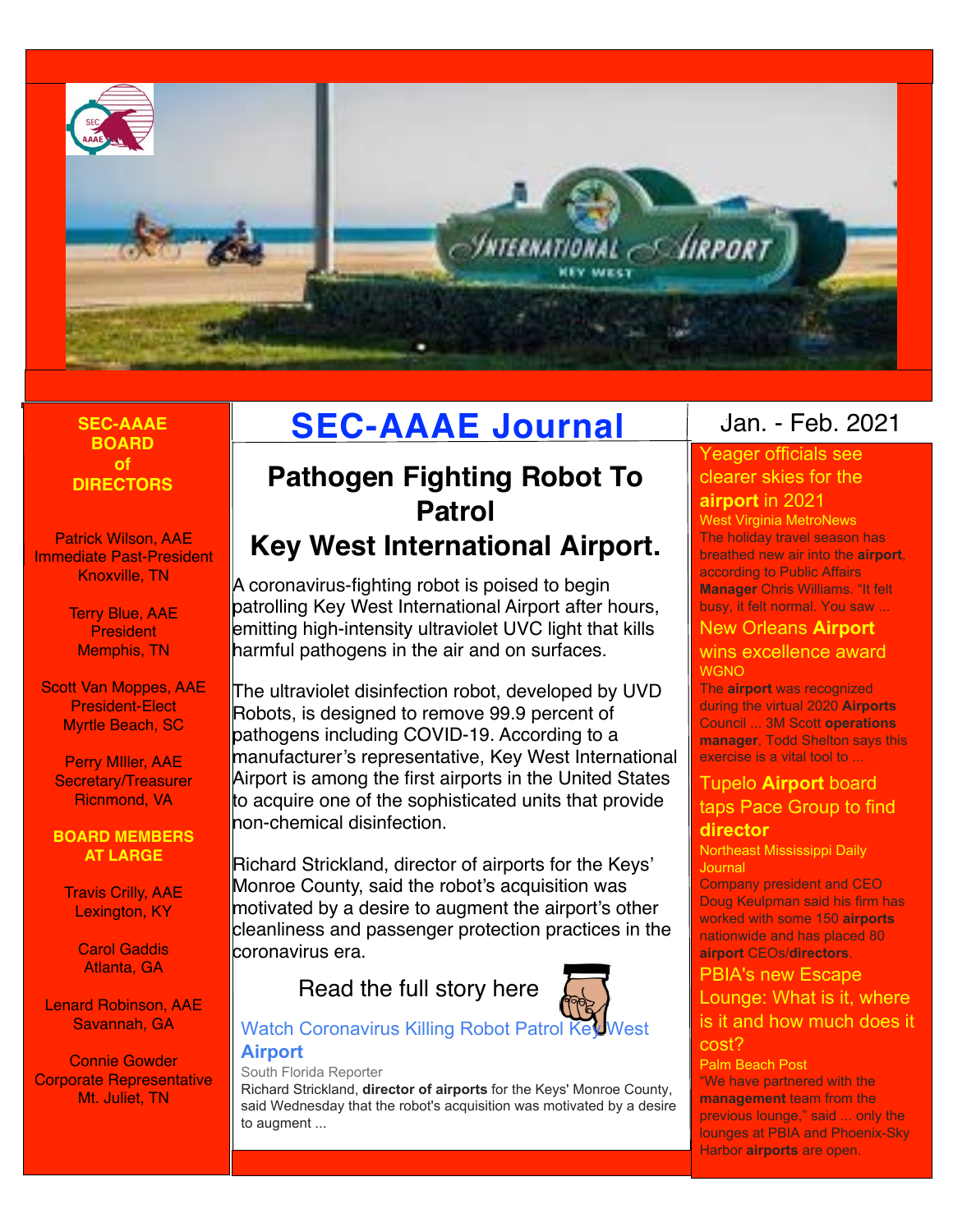# **Gresham Smith Aviation Project Recognized by AIA Tampa Bay**

Gresham Smith is proud to announce that the firm's design for the Charlotte Douglas International Airport (CLT) Terminal Lobby Expansion was honored with a Design Award in the Commercial Unbuilt category from the American Institute of Architects Tampa Bay chapter (AIA Tampa Bay). The project team accepted the award at AIA Tampa Bay's Celebrate Design 2020 virtual celebration on Thursday, November 5.

"A key factor of this design was to provide an efficient solution to meet the growing demand of the airport, all while enhancing the passenger experience," said Wilson Rayfield, AIA, LEED AP, Executive Vice President at Gresham Smith. "We're excited our comprehensive work at CLT was recognized by an organization that celebrates the power of design to positively impact communities."

CLT's current terminal was designed to accommodate approximately 12 million passengers annually, however the airport saw over 44 million passengers in 2019. Gresham Smith's 370,000-square-foot expansion and renovation to the terminal will support the airport's growth while elevating the passenger experience. A statue of Queen Charlotte provided inspiration for the design, which pays homage to the Queen City's rich local history and southern hospitality. Grand spaces that reference the statue's movement are balanced by clean, understated modernism. Leading floor patterns and intuitive wayfinding will enhance circulation, while expanded security check points and baggage claims will reduce wait times. A 146,000 square-foot curbside canopy will protect arriving passengers and overhead and subterranean walkways will allow visitors to bypass airport roadways. Using a five-year phasing plan, the exterior canopy and pedestrian bridges will be constructed over an active roadway and the terminal will remain fully functional throughout the

#### [Charleston](https://www.google.com/url?rct=j&sa=t&url=https://www.postandcourier.com/business/tourism/charleston-airport-parking-fees-to-rise-as-89m-garage-opens-thursday/article_e80aa022-2376-11eb-933f-834ee394dd26.html&ct=ga&cd=CAEYACoUMTMwMDA5MzQ0ODQ2NTI4Mzg5NzAyHDhlY2I2NzFkZWZlZDY4MWU6Y29tOmVuOlVTOlI&usg=AFQjCNGk5pS1gmGaoQR3Y6P0j5vfIXnnCg) **[airport](https://www.google.com/url?rct=j&sa=t&url=https://www.postandcourier.com/business/tourism/charleston-airport-parking-fees-to-rise-as-89m-garage-opens-thursday/article_e80aa022-2376-11eb-933f-834ee394dd26.html&ct=ga&cd=CAEYACoUMTMwMDA5MzQ0ODQ2NTI4Mzg5NzAyHDhlY2I2NzFkZWZlZDY4MWU6Y29tOmVuOlVTOlI&usg=AFQjCNGk5pS1gmGaoQR3Y6P0j5vfIXnnCg)** [parking fees to rise as \\$89M garage opens](https://www.google.com/url?rct=j&sa=t&url=https://www.postandcourier.com/business/tourism/charleston-airport-parking-fees-to-rise-as-89m-garage-opens-thursday/article_e80aa022-2376-11eb-933f-834ee394dd26.html&ct=ga&cd=CAEYACoUMTMwMDA5MzQ0ODQ2NTI4Mzg5NzAyHDhlY2I2NzFkZWZlZDY4MWU6Y29tOmVuOlVTOlI&usg=AFQjCNGk5pS1gmGaoQR3Y6P0j5vfIXnnCg)

Charleston Post Courier

John Robison, **manager** of ground transportation at the **airport**, estimated about 30 percent of the 2,420 public parking spaces will be occupied until ...

#### [Miami International](https://www.google.com/url?rct=j&sa=t&url=https://www.internationalairportreview.com/news/144513/miami-airport-accessibility-initiatives/&ct=ga&cd=CAEYACoTOTcxNjM1NDgxNTYxMjEwNzg5NTIcMTQ4MGYwY2FmOWIyMTEyZTpjb206ZW46VVM6Ug&usg=AFQjCNEtGFJid56UjzX4_KC4sRyJ1iYplg) **[Airport](https://www.google.com/url?rct=j&sa=t&url=https://www.internationalairportreview.com/news/144513/miami-airport-accessibility-initiatives/&ct=ga&cd=CAEYACoTOTcxNjM1NDgxNTYxMjEwNzg5NTIcMTQ4MGYwY2FmOWIyMTEyZTpjb206ZW46VVM6Ug&usg=AFQjCNEtGFJid56UjzX4_KC4sRyJ1iYplg)** [launches two new accessibility initiatives](https://www.google.com/url?rct=j&sa=t&url=https://www.internationalairportreview.com/news/144513/miami-airport-accessibility-initiatives/&ct=ga&cd=CAEYACoTOTcxNjM1NDgxNTYxMjEwNzg5NTIcMTQ4MGYwY2FmOWIyMTEyZTpjb206ZW46VVM6Ug&usg=AFQjCNEtGFJid56UjzX4_KC4sRyJ1iYplg)

International Airport Review

The two new initiatives are part of **the airport's** overall MyMIAccess programme of services for travellers with disabilities. **Director** and CEO Miami ...

#### [Kissimmee Gateway](https://www.google.com/url?rct=j&sa=t&url=https://www.aroundosceola.com/news/kissimmee-gateway-airports-air-traffic-control-manager-receives-prestigious-award&ct=ga&cd=CAEYACoTNDMzMTkxODk5MjIxMjAzNDUxODIcOGVjYjY3MWRlZmVkNjgxZTpjb206ZW46VVM6Ug&usg=AFQjCNFja0lWV_HhHmyWUFiTgvy6MSL89Q) **[Airport's](https://www.google.com/url?rct=j&sa=t&url=https://www.aroundosceola.com/news/kissimmee-gateway-airports-air-traffic-control-manager-receives-prestigious-award&ct=ga&cd=CAEYACoTNDMzMTkxODk5MjIxMjAzNDUxODIcOGVjYjY3MWRlZmVkNjgxZTpjb206ZW46VVM6Ug&usg=AFQjCNFja0lWV_HhHmyWUFiTgvy6MSL89Q)** [air traffic control](https://www.google.com/url?rct=j&sa=t&url=https://www.aroundosceola.com/news/kissimmee-gateway-airports-air-traffic-control-manager-receives-prestigious-award&ct=ga&cd=CAEYACoTNDMzMTkxODk5MjIxMjAzNDUxODIcOGVjYjY3MWRlZmVkNjgxZTpjb206ZW46VVM6Ug&usg=AFQjCNFja0lWV_HhHmyWUFiTgvy6MSL89Q) **[manager](https://www.google.com/url?rct=j&sa=t&url=https://www.aroundosceola.com/news/kissimmee-gateway-airports-air-traffic-control-manager-receives-prestigious-award&ct=ga&cd=CAEYACoTNDMzMTkxODk5MjIxMjAzNDUxODIcOGVjYjY3MWRlZmVkNjgxZTpjb206ZW46VVM6Ug&usg=AFQjCNFja0lWV_HhHmyWUFiTgvy6MSL89Q)** [receives prestigious award](https://www.google.com/url?rct=j&sa=t&url=https://www.aroundosceola.com/news/kissimmee-gateway-airports-air-traffic-control-manager-receives-prestigious-award&ct=ga&cd=CAEYACoTNDMzMTkxODk5MjIxMjAzNDUxODIcOGVjYjY3MWRlZmVkNjgxZTpjb206ZW46VVM6Ug&usg=AFQjCNFja0lWV_HhHmyWUFiTgvy6MSL89Q)

Osceola News-Gazette

The Kissimmee Gateway **Airport** announced that Glenn "Huck" Huckeba, air traffic control **manager**, received the Air Traffic Control Association (ATCA) ...

# [Fort Lauderdale-Hollywood International](https://www.google.com/url?rct=j&sa=t&url=https://www.aviationpros.com/airports/press-release/21162975/amadeus-it-group-sa-fort-lauderdalehollywood-international-airport-deploys-biometric-boarding-with-amadeus&ct=ga&cd=CAEYCSoTNDM3NzU3NjQ5NTE3MzUzNTczOTIcMTQ4MGYwY2FmOWIyMTEyZTpjb206ZW46VVM6Ug&usg=AFQjCNEduuU5x5k6Hgt0dMBmwZazOC67Tw) **[Airport](https://www.google.com/url?rct=j&sa=t&url=https://www.aviationpros.com/airports/press-release/21162975/amadeus-it-group-sa-fort-lauderdalehollywood-international-airport-deploys-biometric-boarding-with-amadeus&ct=ga&cd=CAEYCSoTNDM3NzU3NjQ5NTE3MzUzNTczOTIcMTQ4MGYwY2FmOWIyMTEyZTpjb206ZW46VVM6Ug&usg=AFQjCNEduuU5x5k6Hgt0dMBmwZazOC67Tw)** [Deploys Biometric Boarding with Amadeus](https://www.google.com/url?rct=j&sa=t&url=https://www.aviationpros.com/airports/press-release/21162975/amadeus-it-group-sa-fort-lauderdalehollywood-international-airport-deploys-biometric-boarding-with-amadeus&ct=ga&cd=CAEYCSoTNDM3NzU3NjQ5NTE3MzUzNTczOTIcMTQ4MGYwY2FmOWIyMTEyZTpjb206ZW46VVM6Ug&usg=AFQjCNEduuU5x5k6Hgt0dMBmwZazOC67Tw)

AviationPros.com

said Mark Gale, CEO/**Director** of Aviation, FLL. ... The cloud-based Amadeus **Airport** Biometric Solutions are now available for **airports** seeking to ...

# [DOTD Aviation Division and](https://www.google.com/url?rct=j&sa=t&url=http://wwwapps.dotd.la.gov/administration/announcements/announcement.aspx%3Fkey%3D25187&ct=ga&cd=CAEYAyoTMTg4MjY5NDk4NDg2NDY5MDIzMTIcOGVjYjY3MWRlZmVkNjgxZTpjb206ZW46VVM6Ug&usg=AFQjCNEYFwmFON9jKpX4NEGG9j6ozGUafw) **[Director](https://www.google.com/url?rct=j&sa=t&url=http://wwwapps.dotd.la.gov/administration/announcements/announcement.aspx%3Fkey%3D25187&ct=ga&cd=CAEYAyoTMTg4MjY5NDk4NDg2NDY5MDIzMTIcOGVjYjY3MWRlZmVkNjgxZTpjb206ZW46VVM6Ug&usg=AFQjCNEYFwmFON9jKpX4NEGG9j6ozGUafw)** [of Aviation receive recognition awards from Louisiana](https://www.google.com/url?rct=j&sa=t&url=http://wwwapps.dotd.la.gov/administration/announcements/announcement.aspx%3Fkey%3D25187&ct=ga&cd=CAEYAyoTMTg4MjY5NDk4NDg2NDY5MDIzMTIcOGVjYjY3MWRlZmVkNjgxZTpjb206ZW46VVM6Ug&usg=AFQjCNEYFwmFON9jKpX4NEGG9j6ozGUafw) **[Airport](https://www.google.com/url?rct=j&sa=t&url=http://wwwapps.dotd.la.gov/administration/announcements/announcement.aspx%3Fkey%3D25187&ct=ga&cd=CAEYAyoTMTg4MjY5NDk4NDg2NDY5MDIzMTIcOGVjYjY3MWRlZmVkNjgxZTpjb206ZW46VVM6Ug&usg=AFQjCNEYFwmFON9jKpX4NEGG9j6ozGUafw)** [...](https://www.google.com/url?rct=j&sa=t&url=http://wwwapps.dotd.la.gov/administration/announcements/announcement.aspx%3Fkey%3D25187&ct=ga&cd=CAEYAyoTMTg4MjY5NDk4NDg2NDY5MDIzMTIcOGVjYjY3MWRlZmVkNjgxZTpjb206ZW46VVM6Ug&usg=AFQjCNEYFwmFON9jKpX4NEGG9j6ozGUafw)

Louisiana Department of Transportation & Development

In 1998, he relocated to Louisiana where he became a program **manager** in the Noise Mitigation Program for the Baton Rouge Metropolitan **Airport**.

# [Tupelo Regional](https://www.google.com/url?rct=j&sa=t&url=https://www.djournal.com/mbj/tupelo-regional-airport-looks-for-growth-also-renews-contour-contract/article_48facd18-28fd-11eb-a2a2-9bc966bcd46e.html&ct=ga&cd=CAEYAioTNDM3NzU3NjQ5NTE3MzUzNTczOTIcMTQ4MGYwY2FmOWIyMTEyZTpjb206ZW46VVM6Ug&usg=AFQjCNFi3-kVkBq1i8CC_ruHnyfcc8TAQA) **[Airport](https://www.google.com/url?rct=j&sa=t&url=https://www.djournal.com/mbj/tupelo-regional-airport-looks-for-growth-also-renews-contour-contract/article_48facd18-28fd-11eb-a2a2-9bc966bcd46e.html&ct=ga&cd=CAEYAioTNDM3NzU3NjQ5NTE3MzUzNTczOTIcMTQ4MGYwY2FmOWIyMTEyZTpjb206ZW46VVM6Ug&usg=AFQjCNFi3-kVkBq1i8CC_ruHnyfcc8TAQA)** [looks for growth, also renews Contour contract](https://www.google.com/url?rct=j&sa=t&url=https://www.djournal.com/mbj/tupelo-regional-airport-looks-for-growth-also-renews-contour-contract/article_48facd18-28fd-11eb-a2a2-9bc966bcd46e.html&ct=ga&cd=CAEYAioTNDM3NzU3NjQ5NTE3MzUzNTczOTIcMTQ4MGYwY2FmOWIyMTEyZTpjb206ZW46VVM6Ug&usg=AFQjCNFi3-kVkBq1i8CC_ruHnyfcc8TAQA)

Northeast Mississippi Daily Journal

**Airport** executive **director** Cliff Nash said at the time that the study in 2016 suggested some potential underlying weaknesses that might need to be ...

# **[Airport](https://www.google.com/url?rct=j&sa=t&url=https://www.greenevillesun.com/news/local_news/airport-authority-to-be-updated-about-hangar-construction-consider-lease-changes/article_14525063-b8bb-5545-82c9-9476ff4ce6a8.html&ct=ga&cd=CAEYACoUMTI3OTQ0Njk4NzM1MzUyNzAyODgyHDhlY2I2NzFkZWZlZDY4MWU6Y29tOmVuOlVTOlI&usg=AFQjCNEwutZ0b-wbDCj15mAR8cU4n3s2Bw)** [Authority To Be Updated About Hangar Construction, Consider Lease Changes](https://www.google.com/url?rct=j&sa=t&url=https://www.greenevillesun.com/news/local_news/airport-authority-to-be-updated-about-hangar-construction-consider-lease-changes/article_14525063-b8bb-5545-82c9-9476ff4ce6a8.html&ct=ga&cd=CAEYACoUMTI3OTQ0Njk4NzM1MzUyNzAyODgyHDhlY2I2NzFkZWZlZDY4MWU6Y29tOmVuOlVTOlI&usg=AFQjCNEwutZ0b-wbDCj15mAR8cU4n3s2Bw)

Greeneville Sun

The **Airport** Authority will also consider expenses from the build out of the **manager's** office, **airport** snow removal, insurance policy updates, a proposal ...

# [Roach takes on John C. Tune at turbulent time](https://www.google.com/url?rct=j&sa=t&url=http://www.tnledger.com/editorial/Article.aspx%3Fid%3D135868&ct=ga&cd=CAEYAioUMTI3OTQ0Njk4NzM1MzUyNzAyODgyHDhlY2I2NzFkZWZlZDY4MWU6Y29tOmVuOlVTOlI&usg=AFQjCNHBqwbb49flSDMqoYDHqf9ekuPAOg)

The Ledger

That isn't the case for Jeff Roach, who was recently named executive **director** of **operations** and **management** at John C. Tune **Airport**. Roach comes to ...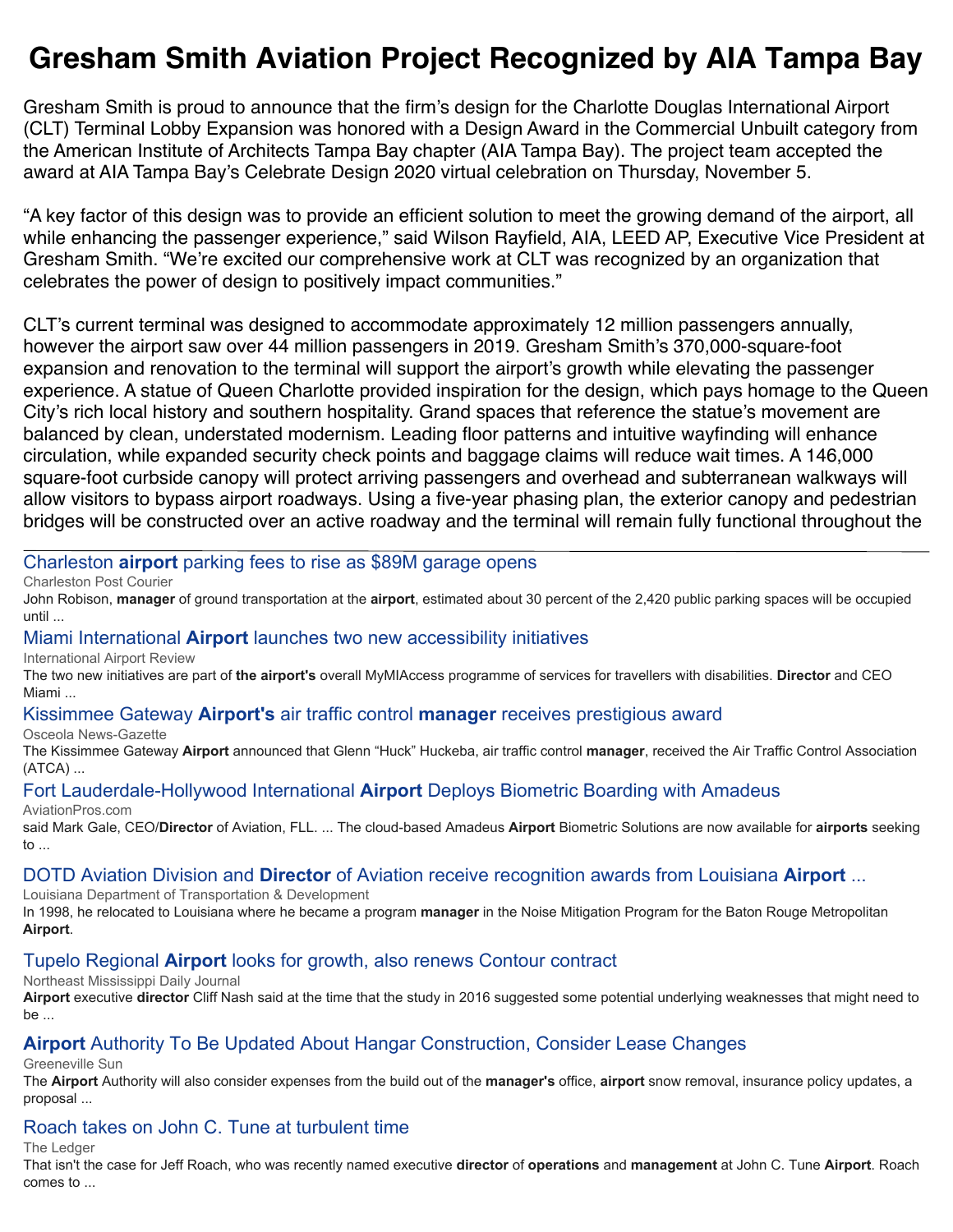# [Boeing Max to fly again almost 2 years after deadly crashes](https://www.google.com/url?rct=j&sa=t&url=https://martinsvillebulletin.com/news/national/boeing-max-to-fly-again-almost-2-years-after-deadly-crashes/article_b54b7fc9-f85b-5226-9566-a3c39a134c61.html&ct=ga&cd=CAEYCioUMTA0MDcwMTE5OTU0MDY5MTk1NDkyGjEyYzMwOTdlZDc1NDlmN2U6Y29tOmVuOlVT&usg=AFQjCNHiuyUGEfmuNBqeEnYvpDL8TBQBzA)

Martinsville Bulletin

Workers stand near a Boeing 737 Max airplane parked at Renton **Municipal Airport**, Wednesday, Nov. 18, 2020, next to the Boeing assembly facility in ...

# [Interim Assistant General](https://www.google.com/url?rct=j&sa=t&url=https://www.aviationpros.com/airports/press-release/21163914/hartsfieldjackson-atlanta-international-airport-atl-interim-assistant-general-manager-made-permanent-at-hartsfieldjackson&ct=ga&cd=CAEYACoTNTA3ODAxMzAxOTQ3OTU2NDYyMTIcOGVjYjY3MWRlZmVkNjgxZTpjb206ZW46VVM6Ug&usg=AFQjCNEa5PMQWLNhkKdm2wW3Z14iHj2dpA) **[Manager](https://www.google.com/url?rct=j&sa=t&url=https://www.aviationpros.com/airports/press-release/21163914/hartsfieldjackson-atlanta-international-airport-atl-interim-assistant-general-manager-made-permanent-at-hartsfieldjackson&ct=ga&cd=CAEYACoTNTA3ODAxMzAxOTQ3OTU2NDYyMTIcOGVjYjY3MWRlZmVkNjgxZTpjb206ZW46VVM6Ug&usg=AFQjCNEa5PMQWLNhkKdm2wW3Z14iHj2dpA)** [Made Permanent at Hartsfield-Jackson](https://www.google.com/url?rct=j&sa=t&url=https://www.aviationpros.com/airports/press-release/21163914/hartsfieldjackson-atlanta-international-airport-atl-interim-assistant-general-manager-made-permanent-at-hartsfieldjackson&ct=ga&cd=CAEYACoTNTA3ODAxMzAxOTQ3OTU2NDYyMTIcOGVjYjY3MWRlZmVkNjgxZTpjb206ZW46VVM6Ug&usg=AFQjCNEa5PMQWLNhkKdm2wW3Z14iHj2dpA)

#### AviationPros.com

... was named the permanent assistant general **manager** and **head** of marketing at Hartsfield-Jackson Atlanta International **Airport** (ATL) on Nov. 18.

[Melbourne's](https://www.google.com/url?rct=j&sa=t&url=https://www.floridatoday.com/story/money/business/2020/11/24/melbournes-airport-track-tui-flights-europe-starting-2022/3775147001/&ct=ga&cd=CAEYBCoTNTExMjkwOTE0ODM2MDk0NjIxNDIcOGVjYjY3MWRlZmVkNjgxZTpjb206ZW46VVM6Ug&usg=AFQjCNEEg-AyF0byapgJjGemvzfVaQHQRw) **[airport](https://www.google.com/url?rct=j&sa=t&url=https://www.floridatoday.com/story/money/business/2020/11/24/melbournes-airport-track-tui-flights-europe-starting-2022/3775147001/&ct=ga&cd=CAEYBCoTNTExMjkwOTE0ODM2MDk0NjIxNDIcOGVjYjY3MWRlZmVkNjgxZTpjb206ZW46VVM6Ug&usg=AFQjCNEEg-AyF0byapgJjGemvzfVaQHQRw)** [on track to host TUI air service from Europe, starting in 2022](https://www.google.com/url?rct=j&sa=t&url=https://www.floridatoday.com/story/money/business/2020/11/24/melbournes-airport-track-tui-flights-europe-starting-2022/3775147001/&ct=ga&cd=CAEYBCoTNTExMjkwOTE0ODM2MDk0NjIxNDIcOGVjYjY3MWRlZmVkNjgxZTpjb206ZW46VVM6Ug&usg=AFQjCNEEg-AyF0byapgJjGemvzfVaQHQRw)

#### Florida Today

When the deal was first announced, Dawn Wilson, **managing director** at TUI Airways, said the Melbourne **airport** "will be perfectly situated to offer TUI UK ...

#### [Winter Haven to open 97 acres at regional](https://www.google.com/url?rct=j&sa=t&url=https://www.theledger.com/story/news/local/2020/11/27/winter-haven-seeking-private-partners-develop-airport-properties/6428254002/&ct=ga&cd=CAEYACoUMTY4OTc2MDQwMjUzMzExMjU2NjEyHDhlY2I2NzFkZWZlZDY4MWU6Y29tOmVuOlVTOlI&usg=AFQjCNHtAIOA4-Pmz6Hs2oFpyxJ26Ll0pw) **[airport](https://www.google.com/url?rct=j&sa=t&url=https://www.theledger.com/story/news/local/2020/11/27/winter-haven-seeking-private-partners-develop-airport-properties/6428254002/&ct=ga&cd=CAEYACoUMTY4OTc2MDQwMjUzMzExMjU2NjEyHDhlY2I2NzFkZWZlZDY4MWU6Y29tOmVuOlVTOlI&usg=AFQjCNHtAIOA4-Pmz6Hs2oFpyxJ26Ll0pw)** [to developers](https://www.google.com/url?rct=j&sa=t&url=https://www.theledger.com/story/news/local/2020/11/27/winter-haven-seeking-private-partners-develop-airport-properties/6428254002/&ct=ga&cd=CAEYACoUMTY4OTc2MDQwMjUzMzExMjU2NjEyHDhlY2I2NzFkZWZlZDY4MWU6Y29tOmVuOlVTOlI&usg=AFQjCNHtAIOA4-Pmz6Hs2oFpyxJ26Ll0pw)

#### The Ledger

Its staff includes six former **airport managers**, including Swafford, and one current **airport manager**. The city retained Hanson under a \$75,667 contract, ...

[Lynx FBO Network Announces Plans For New Development At Fort Lauderdale Executive](https://www.google.com/url?rct=j&sa=t&url=https://www.prnewswire.com/news-releases/lynx-fbo-network-announces-plans-for-new-development-at-fort-lauderdale-executive-airport-301181955.html&ct=ga&cd=CAEYACoTMTU4MTkyMDMyMjc3MzkxNDk4NjIcOGVjYjY3MWRlZmVkNjgxZTpjb206ZW46VVM6Ug&usg=AFQjCNHFqWAG7jamOBIgWjf7s1aXQSIQ1Q) **[Airport](https://www.google.com/url?rct=j&sa=t&url=https://www.prnewswire.com/news-releases/lynx-fbo-network-announces-plans-for-new-development-at-fort-lauderdale-executive-airport-301181955.html&ct=ga&cd=CAEYACoTMTU4MTkyMDMyMjc3MzkxNDk4NjIcOGVjYjY3MWRlZmVkNjgxZTpjb206ZW46VVM6Ug&usg=AFQjCNHFqWAG7jamOBIgWjf7s1aXQSIQ1Q)**

#### **PRNewswire**

Leading the Lynx Fort Lauderdale team is General **Manager**, Tom Rowe. ... Executive **Airport** has been a valuable addition to our overall **operations**.".

## [Nash retiring, proud of efforts as Tupelo Regional](https://www.google.com/url?rct=j&sa=t&url=https://www.djournal.com/mbj/nash-retiring-proud-of-efforts-as-tupelo-regional-airport-director/article_3347f71a-3330-11eb-82d5-27f658aad8a9.html&ct=ga&cd=CAEYACoUMTU3NDQ5MzU4MzU2MTUxOTYxMzAyHDE0ODBmMGNhZjliMjExMmU6Y29tOmVuOlVTOlI&usg=AFQjCNGc2G52v4aGAT586d5LJix34WxCuA) **[Airport director](https://www.google.com/url?rct=j&sa=t&url=https://www.djournal.com/mbj/nash-retiring-proud-of-efforts-as-tupelo-regional-airport-director/article_3347f71a-3330-11eb-82d5-27f658aad8a9.html&ct=ga&cd=CAEYACoUMTU3NDQ5MzU4MzU2MTUxOTYxMzAyHDE0ODBmMGNhZjliMjExMmU6Y29tOmVuOlVTOlI&usg=AFQjCNGc2G52v4aGAT586d5LJix34WxCuA)**

Northeast Mississippi Daily Journal

Tupelo **Airport** Board chairman Eric Gibens said **airport** operations **director** Mel Pomfrey, who came aboard in 2017, will serve as interim **director** while ...

#### [Yeager board awards Customs building contract, discusses Summersville](https://www.google.com/url?rct=j&sa=t&url=https://www.wvgazettemail.com/news/kanawha_valley/yeager-board-awards-customs-building-contract-discusses-summersville-airport-plan/article_257194ee-a9b3-56ef-baa8-db780dbf0e1d.html&ct=ga&cd=CAEYACoTNDIxMDMzNDk4NTAwNjcxODA4NzIaMzI2OGY1ZmNkNjQ2MjMyYzpjb206ZW46VVM&usg=AFQjCNHBfBWsiI6x0w-A-Gn-SppYZ86Urw) **[Airport](https://www.google.com/url?rct=j&sa=t&url=https://www.wvgazettemail.com/news/kanawha_valley/yeager-board-awards-customs-building-contract-discusses-summersville-airport-plan/article_257194ee-a9b3-56ef-baa8-db780dbf0e1d.html&ct=ga&cd=CAEYACoTNDIxMDMzNDk4NTAwNjcxODA4NzIaMzI2OGY1ZmNkNjQ2MjMyYzpjb206ZW46VVM&usg=AFQjCNHBfBWsiI6x0w-A-Gn-SppYZ86Urw)** [plan](https://www.google.com/url?rct=j&sa=t&url=https://www.wvgazettemail.com/news/kanawha_valley/yeager-board-awards-customs-building-contract-discusses-summersville-airport-plan/article_257194ee-a9b3-56ef-baa8-db780dbf0e1d.html&ct=ga&cd=CAEYACoTNDIxMDMzNDk4NTAwNjcxODA4NzIaMzI2OGY1ZmNkNjQ2MjMyYzpjb206ZW46VVM&usg=AFQjCNHBfBWsiI6x0w-A-Gn-SppYZ86Urw)

Charleston Gazette-Mail

... **County Airport Authority** entering into an agreement in which the **Charleston** ... known as the South Central West Virginia **Regional Airport Authority**.

# [Come Read With Me: Daytona Beach International](https://www.google.com/url?rct=j&sa=t&url=https://www.wmfe.org/come-read-with-me-daytona-beach-international-airport-volusia-county-public-library-team-up-to-offer-passengers-free-books/169926&ct=ga&cd=CAEYBCoUMTY0NDcyNDgwNjYxNjQyOTA5NzMyHDE0ODBmMGNhZjliMjExMmU6Y29tOmVuOlVTOlI&usg=AFQjCNHNez1rwhWLGUqWubRYmWR2RkgWUw) **[Airport](https://www.google.com/url?rct=j&sa=t&url=https://www.wmfe.org/come-read-with-me-daytona-beach-international-airport-volusia-county-public-library-team-up-to-offer-passengers-free-books/169926&ct=ga&cd=CAEYBCoUMTY0NDcyNDgwNjYxNjQyOTA5NzMyHDE0ODBmMGNhZjliMjExMmU6Y29tOmVuOlVTOlI&usg=AFQjCNHNez1rwhWLGUqWubRYmWR2RkgWUw)**[, Volusia County Public Library Team Up ...](https://www.google.com/url?rct=j&sa=t&url=https://www.wmfe.org/come-read-with-me-daytona-beach-international-airport-volusia-county-public-library-team-up-to-offer-passengers-free-books/169926&ct=ga&cd=CAEYBCoUMTY0NDcyNDgwNjYxNjQyOTA5NzMyHDE0ODBmMGNhZjliMjExMmU6Y29tOmVuOlVTOlI&usg=AFQjCNHNez1rwhWLGUqWubRYmWR2RkgWUw)

**WMFE** 

WMFE spoke with library **director** Lucinda Colee and **airport** spokesperson Joanne Magley about how the program makes flying and reading easier ...

# [Hilton](https://www.google.com/url?rct=j&sa=t&url=https://www.islandpacket.com/news/business/article247529930.html&ct=ga&cd=CAEYBSoUMTY0NDcyNDgwNjYxNjQyOTA5NzMyHDE0ODBmMGNhZjliMjExMmU6Y29tOmVuOlVTOlI&usg=AFQjCNGEz9hE7lEy6TV7e_R9l9rdFNPunQ) **[Head's airport](https://www.google.com/url?rct=j&sa=t&url=https://www.islandpacket.com/news/business/article247529930.html&ct=ga&cd=CAEYBSoUMTY0NDcyNDgwNjYxNjQyOTA5NzMyHDE0ODBmMGNhZjliMjExMmU6Y29tOmVuOlVTOlI&usg=AFQjCNGEz9hE7lEy6TV7e_R9l9rdFNPunQ)** [terminal is about to triple in size. Here's the plan and the cost](https://www.google.com/url?rct=j&sa=t&url=https://www.islandpacket.com/news/business/article247529930.html&ct=ga&cd=CAEYBSoUMTY0NDcyNDgwNjYxNjQyOTA5NzMyHDE0ODBmMGNhZjliMjExMmU6Y29tOmVuOlVTOlI&usg=AFQjCNGEz9hE7lEy6TV7e_R9l9rdFNPunQ)

Hilton Head Island Packet

Plans for a three-gate terminal were submitted to the Town of Hilton **Head** ... Beaufort County **Airports Director** Jon Rembold said there may be more

# [Dec. 3 - Ground leases available at Beaufort Executive](https://www.google.com/url?rct=j&sa=t&url=https://www.savannahbusinessjournal.com/community/beaufort_business_journal/dec-3---ground-leases-available-at-beaufort-executive-airport/article_4c30ebce-34ac-11eb-a262-df9ee2c7ef60.html&ct=ga&cd=CAEYDyoTNDY4ODE5NDE4NTA1NDg0NjE3ODIcOGVjYjY3MWRlZmVkNjgxZTpjb206ZW46VVM6Ug&usg=AFQjCNE1UrKL7sCB8n461tRJBZVTe8VmfQ) **[Airport](https://www.google.com/url?rct=j&sa=t&url=https://www.savannahbusinessjournal.com/community/beaufort_business_journal/dec-3---ground-leases-available-at-beaufort-executive-airport/article_4c30ebce-34ac-11eb-a262-df9ee2c7ef60.html&ct=ga&cd=CAEYDyoTNDY4ODE5NDE4NTA1NDg0NjE3ODIcOGVjYjY3MWRlZmVkNjgxZTpjb206ZW46VVM6Ug&usg=AFQjCNE1UrKL7sCB8n461tRJBZVTe8VmfQ)**

Savannah Business Journal

A copy of the lease template may be obtained by contacting the Business **Manager**. The **Airport** is a Division of Beaufort County Government, and is ...

# [Auburn Department of Aviation Flying High, Poised for Great Future Despite Pandemic](https://www.google.com/url?rct=j&sa=t&url=https://www.aviationpros.com/education-training/schools-colleges/press-release/21165282/auburn-university-auburn-department-of-aviation-flying-high-poised-for-great-future-despite-pandemic&ct=ga&cd=CAEYBSoUMTIyNjg1NTU1NTU4MDU5OTk3ODkyHDE0ODBmMGNhZjliMjExMmU6Y29tOmVuOlVTOlI&usg=AFQjCNEfLmXNLS_w_L_dvwa2HYsvkj1kPw)

#### AviationPros.com

... said Bill Hutto, past acting chair and **Airport** and Aviation Center **director**. ... when the university purchased **the airport** to train pilots for World War II.

[In bad year for](https://www.google.com/url?rct=j&sa=t&url=https://news.yahoo.com/bad-airports-norfolk-fared-better-150200160.html&ct=ga&cd=CAEYACoUMTgyOTk0MTI3MTMxNzEyMDIzNTMyHDE0ODBmMGNhZjliMjExMmU6Y29tOmVuOlVTOlI&usg=AFQjCNGgu6F7fANJMFCTWi5wTdN3uo-MJg) **[airports](https://www.google.com/url?rct=j&sa=t&url=https://news.yahoo.com/bad-airports-norfolk-fared-better-150200160.html&ct=ga&cd=CAEYACoUMTgyOTk0MTI3MTMxNzEyMDIzNTMyHDE0ODBmMGNhZjliMjExMmU6Y29tOmVuOlVTOlI&usg=AFQjCNGgu6F7fANJMFCTWi5wTdN3uo-MJg)**[, Norfolk fared better than some](https://www.google.com/url?rct=j&sa=t&url=https://news.yahoo.com/bad-airports-norfolk-fared-better-150200160.html&ct=ga&cd=CAEYACoUMTgyOTk0MTI3MTMxNzEyMDIzNTMyHDE0ODBmMGNhZjliMjExMmU6Y29tOmVuOlVTOlI&usg=AFQjCNGgu6F7fANJMFCTWi5wTdN3uo-MJg)

Yahoo News

Charles Braden, Norfolk's **director** of market development, told **the airport** commission's board of **directors** on Thursday that while slow growth is ...

[Charleston International](https://www.google.com/url?rct=j&sa=t&url=https://www.aviationpros.com/airports/airport-revenue/parking-systems/press-release/21165497/parking-guidance-systems-llc-charleston-international-airport-debuts-new-parking-garage-featuring-advanced-parking-guidance-system-technology&ct=ga&cd=CAEYAyoTMjgxMjE5ODMxOTg4MDgxNjYwMDIcOGVjYjY3MWRlZmVkNjgxZTpjb206ZW46VVM6Ug&usg=AFQjCNFGy20Ndf1SyWsHy8iQnGsWksNYQA) **[Airport](https://www.google.com/url?rct=j&sa=t&url=https://www.aviationpros.com/airports/airport-revenue/parking-systems/press-release/21165497/parking-guidance-systems-llc-charleston-international-airport-debuts-new-parking-garage-featuring-advanced-parking-guidance-system-technology&ct=ga&cd=CAEYAyoTMjgxMjE5ODMxOTg4MDgxNjYwMDIcOGVjYjY3MWRlZmVkNjgxZTpjb206ZW46VVM6Ug&usg=AFQjCNFGy20Ndf1SyWsHy8iQnGsWksNYQA)** [Debuts New Parking Garage Featuring Advanced Parking ...](https://www.google.com/url?rct=j&sa=t&url=https://www.aviationpros.com/airports/airport-revenue/parking-systems/press-release/21165497/parking-guidance-systems-llc-charleston-international-airport-debuts-new-parking-garage-featuring-advanced-parking-guidance-system-technology&ct=ga&cd=CAEYAyoTMjgxMjE5ODMxOTg4MDgxNjYwMDIcOGVjYjY3MWRlZmVkNjgxZTpjb206ZW46VVM6Ug&usg=AFQjCNFGy20Ndf1SyWsHy8iQnGsWksNYQA)

#### AviationPros.com

Charleston International **Airport** opened its new parking garage with a ... parking experience," said John Robison, **manager** of landside **operations**.

# [Punta Gorda eyes](https://www.google.com/url?rct=j&sa=t&url=https://www.yoursun.com/puntagorda/news/punta-gorda-eyes-airport-takeover/article_b9e52914-38c1-11eb-8702-4b0b84d706a9.html&ct=ga&cd=CAEYACoUMTM3Mjg2MDc3MzA2MTg3MjU4MTIyHDhlY2I2NzFkZWZlZDY4MWU6Y29tOmVuOlVTOlI&usg=AFQjCNG8a63oRjAHssGfz41rAUbw62ZLCQ) **[airport](https://www.google.com/url?rct=j&sa=t&url=https://www.yoursun.com/puntagorda/news/punta-gorda-eyes-airport-takeover/article_b9e52914-38c1-11eb-8702-4b0b84d706a9.html&ct=ga&cd=CAEYACoUMTM3Mjg2MDc3MzA2MTg3MjU4MTIyHDhlY2I2NzFkZWZlZDY4MWU6Y29tOmVuOlVTOlI&usg=AFQjCNG8a63oRjAHssGfz41rAUbw62ZLCQ)** [takeover](https://www.google.com/url?rct=j&sa=t&url=https://www.yoursun.com/puntagorda/news/punta-gorda-eyes-airport-takeover/article_b9e52914-38c1-11eb-8702-4b0b84d706a9.html&ct=ga&cd=CAEYACoUMTM3Mjg2MDc3MzA2MTg3MjU4MTIyHDhlY2I2NzFkZWZlZDY4MWU6Y29tOmVuOlVTOlI&usg=AFQjCNG8a63oRjAHssGfz41rAUbw62ZLCQ)

yoursun.com

... in," said City **Manager** Greg Murray at last week's City Council meeting. "Looking at it from a city perspective, as opposed to an **airport** perspective, ...

# [Regional](https://www.google.com/url?rct=j&sa=t&url=https://www.enr.com/articles/50836-regional-airport-project-doubles-terminal-space&ct=ga&cd=CAEYAioUMTM3Mjg2MDc3MzA2MTg3MjU4MTIyHDhlY2I2NzFkZWZlZDY4MWU6Y29tOmVuOlVTOlI&usg=AFQjCNFr_wHGRCh0KAun0NSOhtRawRtu1w) **[Airport](https://www.google.com/url?rct=j&sa=t&url=https://www.enr.com/articles/50836-regional-airport-project-doubles-terminal-space&ct=ga&cd=CAEYAioUMTM3Mjg2MDc3MzA2MTg3MjU4MTIyHDhlY2I2NzFkZWZlZDY4MWU6Y29tOmVuOlVTOlI&usg=AFQjCNFr_wHGRCh0KAun0NSOhtRawRtu1w)** [Project Doubles Terminal Space](https://www.google.com/url?rct=j&sa=t&url=https://www.enr.com/articles/50836-regional-airport-project-doubles-terminal-space&ct=ga&cd=CAEYAioUMTM3Mjg2MDc3MzA2MTg3MjU4MTIyHDhlY2I2NzFkZWZlZDY4MWU6Y29tOmVuOlVTOlI&usg=AFQjCNFr_wHGRCh0KAun0NSOhtRawRtu1w)

Engineering News-Record

Atlanta-based construction **manager** CBRE | Heery is overseeing the project on behalf of the Lafayette **Airport** Commission. RS&H of Jacksonville, Fla.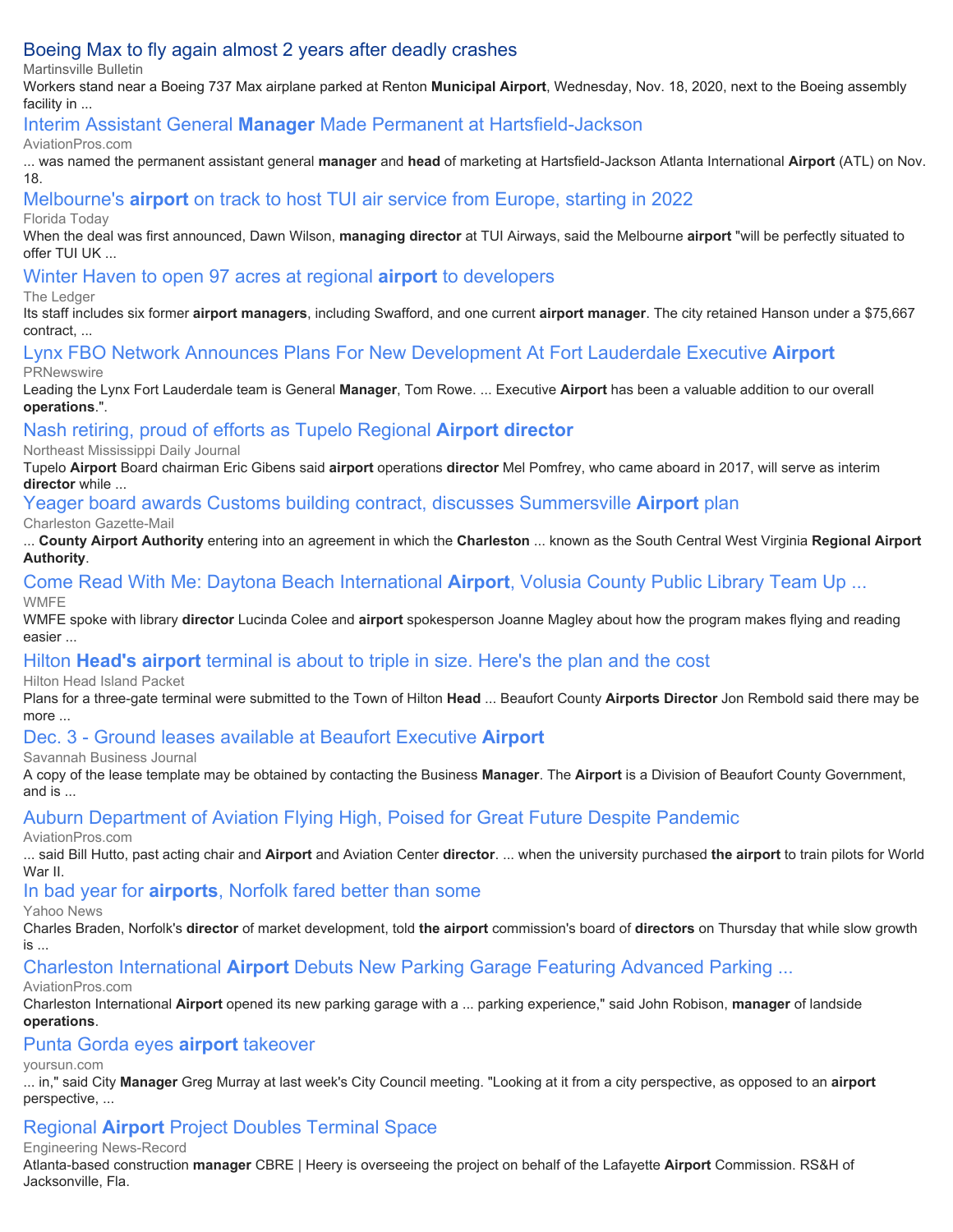# **Getting Back to Normal!**

**First 2021 Goal Digger Event!**

**February 25, 2021**

**Richmond, Virginia**

**See the website at www.secaaae.org for registration details.**

**2021 SEC-AAAE Annual Conference**

**March 27-30, 2021**

**Savannah, Georgia**

**<https://www.secaaae2021.com/>**

**2021 AAAE/SEC-AAAE Finance & Administration Conference**

**AAAE is considering moving this event to the August-September 2021 timeframe.**

**More details to follow.**

Mark your calendars, plan to join us, and help get your AAAE Chapter back to normal!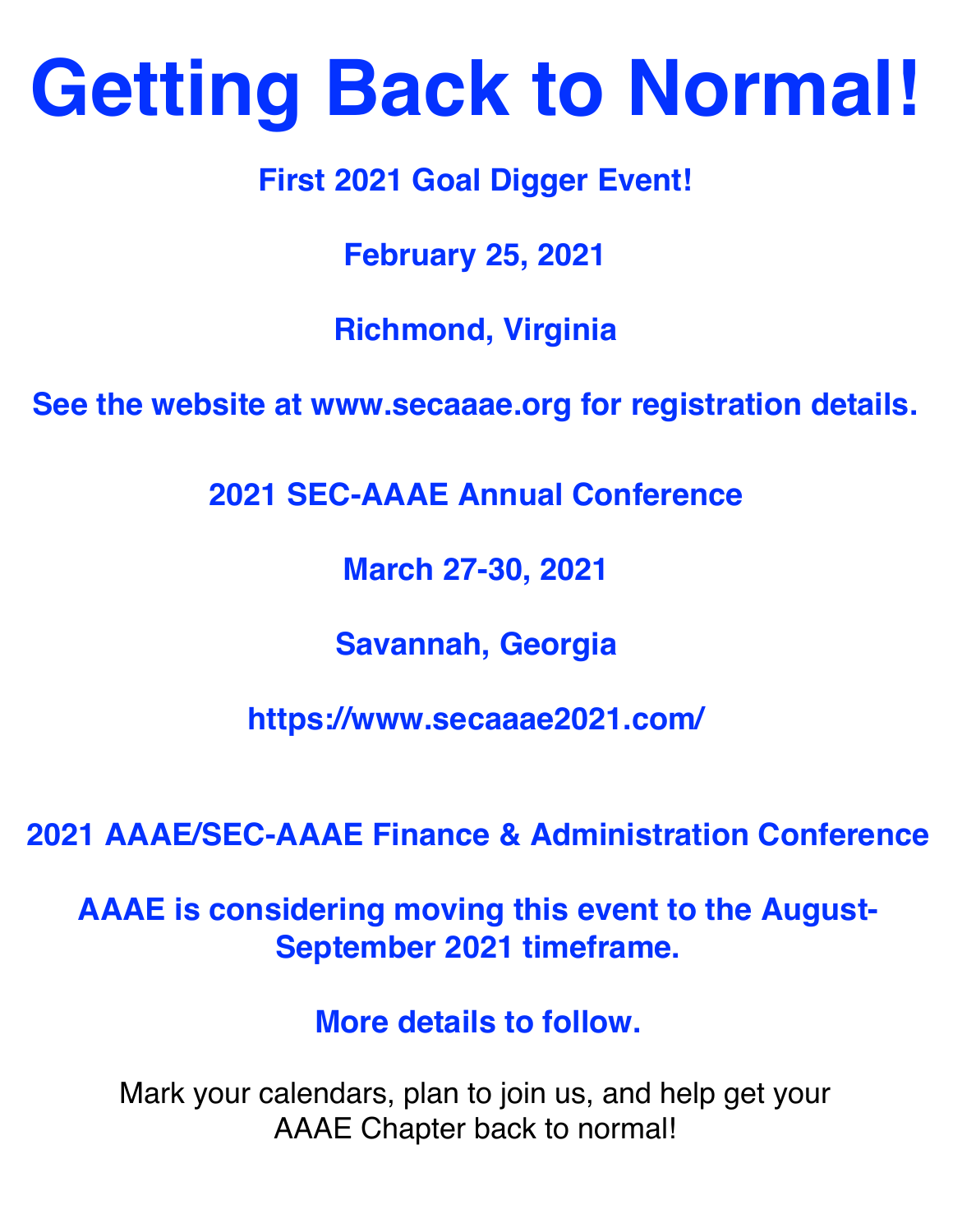# [Guthrie Named Interim Jax](https://www.google.com/url?rct=j&sa=t&url=https://wlds.com/guthrie-named-interim-jax-airport-manager/&ct=ga&cd=CAEYACoUMTM3MTU1NjYxOTA2MzU2ODUyMDIyHDhlY2I2NzFkZWZlZDY4MWU6Y29tOmVuOlVTOlI&usg=AFQjCNHbfJyuu36QOO1MgEiHCXH3FFJDGQ) **[Airport Manager](https://www.google.com/url?rct=j&sa=t&url=https://wlds.com/guthrie-named-interim-jax-airport-manager/&ct=ga&cd=CAEYACoUMTM3MTU1NjYxOTA2MzU2ODUyMDIyHDhlY2I2NzFkZWZlZDY4MWU6Y29tOmVuOlVTOlI&usg=AFQjCNHbfJyuu36QOO1MgEiHCXH3FFJDGQ)**

WLDS-WEAI News

Guthrie Named Interim Jax **Airport Manager**. By Benjamin Cox on November 30, 2020 at 6:25pm. The Jacksonville Airport Authority named John Guthrie ...

#### [Hawaiian Airlines to add new nonstop flights from Orlando, Austin in the spring](https://www.google.com/url?rct=j&sa=t&url=https://www.usatoday.com/story/travel/airline-news/2020/12/09/hawaiian-airlines-adds-new-nonstop-flights-orlando-austin/6504973002/&ct=ga&cd=CAEYIioTNDI3NDYyNzI0MTI0MTM2MzYzOTIcOGVjYjY3MWRlZmVkNjgxZTpjb206ZW46VVM6Ug&usg=AFQjCNGMsEGwa7gIOff22mvS6JS3qiRpOw)

#### USA TODAY

The Orlando International **Airport** route will begin March 11, with two weekly ... explained Dr. Henry Walke, the CDC's COVID-19 incident **manager**.

[Unmanned Aircraft company Creating 249 Jobs in Warren County](https://www.google.com/url?rct=j&sa=t&url=https://dc.citybizlist.com/article/642526/unmanned-aircraft-company-creating-249-jobs-in-warren-county&ct=ga&cd=CAEYKyoTNDI3NDYyNzI0MTI0MTM2MzYzOTIcOGVjYjY3MWRlZmVkNjgxZTpjb206ZW46VVM6Ug&usg=AFQjCNFDhFgT4JQg5eZGLsJLr_QMwH5F_w)

#### **Citybizlist**

Its decision to move **operations** to Virginia coincides with an expansion of the company's data collection business for runway inspections at **airports**.

[JACKSON](https://www.google.com/url?rct=j&sa=t&url=https://www.northsidesun.com/most-recent/jackson-municipal-airport-authority-announces-southwest-airlines-flight-schedule-2021&ct=ga&cd=CAEYACoUMTA1Nzg2OTYxMzA2Njg2OTAxODkyGjEyYzMwOTdlZDc1NDlmN2U6Y29tOmVuOlVT&usg=AFQjCNG9RldNWdIkq1uw2lq9TV884U26wA) **[MUNICIPAL AIRPORT](https://www.google.com/url?rct=j&sa=t&url=https://www.northsidesun.com/most-recent/jackson-municipal-airport-authority-announces-southwest-airlines-flight-schedule-2021&ct=ga&cd=CAEYACoUMTA1Nzg2OTYxMzA2Njg2OTAxODkyGjEyYzMwOTdlZDc1NDlmN2U6Y29tOmVuOlVT&usg=AFQjCNG9RldNWdIkq1uw2lq9TV884U26wA)** [AUTHORITY Announces Southwest Airlines Flight Schedule for ...](https://www.google.com/url?rct=j&sa=t&url=https://www.northsidesun.com/most-recent/jackson-municipal-airport-authority-announces-southwest-airlines-flight-schedule-2021&ct=ga&cd=CAEYACoUMTA1Nzg2OTYxMzA2Njg2OTAxODkyGjEyYzMwOTdlZDc1NDlmN2U6Y29tOmVuOlVT&usg=AFQjCNG9RldNWdIkq1uw2lq9TV884U26wA)

#### Northside Sun

The Jackson **Municipal Airport** Authority (JMAA) announces that Southwest Airlines has now released its initial fares and routes for service at ...

[Daytona Beach International](https://www.google.com/url?rct=j&sa=t&url=https://www.aviationpros.com/airports/press-release/21202170/daytona-beach-international-airport-dab-daytona-beach-international-airport-employees-recognized-for-excellence-in-their-fields&ct=ga&cd=CAEYACoUMTI2MTc1NzY5MDA2MTA5MDQ3MTQyHDE0ODBmMGNhZjliMjExMmU6Y29tOmVuOlVTOlI&usg=AFQjCNFSxX37uZf0u97H-KC-lwGVZ7sdOw) **[Airport](https://www.google.com/url?rct=j&sa=t&url=https://www.aviationpros.com/airports/press-release/21202170/daytona-beach-international-airport-dab-daytona-beach-international-airport-employees-recognized-for-excellence-in-their-fields&ct=ga&cd=CAEYACoUMTI2MTc1NzY5MDA2MTA5MDQ3MTQyHDE0ODBmMGNhZjliMjExMmU6Y29tOmVuOlVTOlI&usg=AFQjCNFSxX37uZf0u97H-KC-lwGVZ7sdOw)** [Employees Recognized for Excellence In Their Fields](https://www.google.com/url?rct=j&sa=t&url=https://www.aviationpros.com/airports/press-release/21202170/daytona-beach-international-airport-dab-daytona-beach-international-airport-employees-recognized-for-excellence-in-their-fields&ct=ga&cd=CAEYACoUMTI2MTc1NzY5MDA2MTA5MDQ3MTQyHDE0ODBmMGNhZjliMjExMmU6Y29tOmVuOlVTOlI&usg=AFQjCNFSxX37uZf0u97H-KC-lwGVZ7sdOw)

#### AviationPros.com

The American Association of **Airport Executives** (AAAE) has recognized nine employees at Daytona Beach International **Airport** (DAB) for excellence.

## [Pensacola International](https://www.google.com/url?rct=j&sa=t&url=https://weartv.com/news/local/pensacola-international-airport-cuts-ribbon-on-boutique-air&ct=ga&cd=CAEYACoUMTE1MDY4NzUxMTAzNDY3NDk3OTAyHDE0ODBmMGNhZjliMjExMmU6Y29tOmVuOlVTOlI&usg=AFQjCNE_Rdcf9QsCuHkJA24YXTvhC-HcFA) **[Airport](https://www.google.com/url?rct=j&sa=t&url=https://weartv.com/news/local/pensacola-international-airport-cuts-ribbon-on-boutique-air&ct=ga&cd=CAEYACoUMTE1MDY4NzUxMTAzNDY3NDk3OTAyHDE0ODBmMGNhZjliMjExMmU6Y29tOmVuOlVTOlI&usg=AFQjCNE_Rdcf9QsCuHkJA24YXTvhC-HcFA)** [cuts ribbon on Boutique Air](https://www.google.com/url?rct=j&sa=t&url=https://weartv.com/news/local/pensacola-international-airport-cuts-ribbon-on-boutique-air&ct=ga&cd=CAEYACoUMTE1MDY4NzUxMTAzNDY3NDk3OTAyHDE0ODBmMGNhZjliMjExMmU6Y29tOmVuOlVTOlI&usg=AFQjCNE_Rdcf9QsCuHkJA24YXTvhC-HcFA)

WEAR

"I'm sure there are many **airports** across the Southeast you could have ... to Pensacola," Pensacola International **Airport Director** Matt Coughlin said.

#### [Cotter named Mississippi](https://www.google.com/url?rct=j&sa=t&url=https://www.djournal.com/mbj/cotter-named-mississippi-airports-association-professional-of-the-year/article_a65f31a4-3fb6-11eb-8ad2-474578f6ec96.html&ct=ga&cd=CAEYACoUMTU2NzUxNTI3NTg5MzQ3NjIxNDkyHDE0ODBmMGNhZjliMjExMmU6Y29tOmVuOlVTOlI&usg=AFQjCNGdhJ4I7D2OymqCiLl7g9LXiv37tg) **[Airports](https://www.google.com/url?rct=j&sa=t&url=https://www.djournal.com/mbj/cotter-named-mississippi-airports-association-professional-of-the-year/article_a65f31a4-3fb6-11eb-8ad2-474578f6ec96.html&ct=ga&cd=CAEYACoUMTU2NzUxNTI3NTg5MzQ3NjIxNDkyHDE0ODBmMGNhZjliMjExMmU6Y29tOmVuOlVTOlI&usg=AFQjCNGdhJ4I7D2OymqCiLl7g9LXiv37tg)** [Association Professional of the Year](https://www.google.com/url?rct=j&sa=t&url=https://www.djournal.com/mbj/cotter-named-mississippi-airports-association-professional-of-the-year/article_a65f31a4-3fb6-11eb-8ad2-474578f6ec96.html&ct=ga&cd=CAEYACoUMTU2NzUxNTI3NTg5MzQ3NjIxNDkyHDE0ODBmMGNhZjliMjExMmU6Y29tOmVuOlVTOlI&usg=AFQjCNGdhJ4I7D2OymqCiLl7g9LXiv37tg)

Northeast Mississippi Daily Journal

... most of that time as **Airport Director** at Stennis International **Airport** and then HCPHC ... He is now interim **Chief** Executive Officer for the Commission.

#### **[Charleston's](https://www.google.com/url?rct=j&sa=t&url=https://www.postandcourier.com/business/charlestons-british-airways-flight-wont-return-in-spring-or-summer-due-to-pandemic/article_3f6347e2-3fd4-11eb-bc84-a34c9a3b5832.html&ct=ga&cd=CAEYACoSNDE4NzE0Mjk0MTU2NjAwMTIwMhozMjY4ZjVmY2Q2NDYyMzJjOmNvbTplbjpVUw&usg=AFQjCNEGKxd__T0cP_X4gKwjRuto7lpJMw)** [British](https://www.google.com/url?rct=j&sa=t&url=https://www.postandcourier.com/business/charlestons-british-airways-flight-wont-return-in-spring-or-summer-due-to-pandemic/article_3f6347e2-3fd4-11eb-bc84-a34c9a3b5832.html&ct=ga&cd=CAEYACoSNDE4NzE0Mjk0MTU2NjAwMTIwMhozMjY4ZjVmY2Q2NDYyMzJjOmNvbTplbjpVUw&usg=AFQjCNEGKxd__T0cP_X4gKwjRuto7lpJMw) **[Airways flight](https://www.google.com/url?rct=j&sa=t&url=https://www.postandcourier.com/business/charlestons-british-airways-flight-wont-return-in-spring-or-summer-due-to-pandemic/article_3f6347e2-3fd4-11eb-bc84-a34c9a3b5832.html&ct=ga&cd=CAEYACoSNDE4NzE0Mjk0MTU2NjAwMTIwMhozMjY4ZjVmY2Q2NDYyMzJjOmNvbTplbjpVUw&usg=AFQjCNEGKxd__T0cP_X4gKwjRuto7lpJMw)** [won't return in spring or summer due to pandemic](https://www.google.com/url?rct=j&sa=t&url=https://www.postandcourier.com/business/charlestons-british-airways-flight-wont-return-in-spring-or-summer-due-to-pandemic/article_3f6347e2-3fd4-11eb-bc84-a34c9a3b5832.html&ct=ga&cd=CAEYACoSNDE4NzE0Mjk0MTU2NjAwMTIwMhozMjY4ZjVmY2Q2NDYyMzJjOmNvbTplbjpVUw&usg=AFQjCNEGKxd__T0cP_X4gKwjRuto7lpJMw)

Charleston Post Courier

Officials at Charleston International Airport had confirmed in May that the route wouldn't be back during the 2020 calendar year. ... was awarded to Explore Charleston, the **Charleston County Aviation Authority** and other groups key ...

#### [Daytona](https://www.google.com/url?rct=j&sa=t&url=https://www.news-journalonline.com/story/business/travel/2020/12/17/american-airlines-adds-nonstop-service-daytona-dallas-philly/3919865001/&ct=ga&cd=CAEYASoTNDQ2NzI3MDY0NjIyMjY4NDY1ODIcOGVjYjY3MWRlZmVkNjgxZTpjb206ZW46VVM6Ug&usg=AFQjCNFJwnvesW4Wo0nTn08ZpBnvyc7zOQ) **[airport](https://www.google.com/url?rct=j&sa=t&url=https://www.news-journalonline.com/story/business/travel/2020/12/17/american-airlines-adds-nonstop-service-daytona-dallas-philly/3919865001/&ct=ga&cd=CAEYASoTNDQ2NzI3MDY0NjIyMjY4NDY1ODIcOGVjYjY3MWRlZmVkNjgxZTpjb206ZW46VVM6Ug&usg=AFQjCNFJwnvesW4Wo0nTn08ZpBnvyc7zOQ)** [welcomes start of daily flights to Dallas, Philly](https://www.google.com/url?rct=j&sa=t&url=https://www.news-journalonline.com/story/business/travel/2020/12/17/american-airlines-adds-nonstop-service-daytona-dallas-philly/3919865001/&ct=ga&cd=CAEYASoTNDQ2NzI3MDY0NjIyMjY4NDY1ODIcOGVjYjY3MWRlZmVkNjgxZTpjb206ZW46VVM6Ug&usg=AFQjCNFJwnvesW4Wo0nTn08ZpBnvyc7zOQ)

Daytona Beach News-Journal

Daytona Beach International **Airport Director** Karen Feaster said Daytona airport began 2020 with passenger traffic on pace to exceed 2019 levels.

#### [JetBlue adds MIA flights to its New Year's resolutions](https://www.google.com/url?rct=j&sa=t&url=https://www.prnewswire.com/news-releases/jetblue-adds-mia-flights-to-its-new-years-resolutions-301195360.html&ct=ga&cd=CAEYBioTNDQ2NzI3MDY0NjIyMjY4NDY1ODIcOGVjYjY3MWRlZmVkNjgxZTpjb206ZW46VVM6Ug&usg=AFQjCNHEAFAxI3FmT-t06kkGp9FTgEpz_w)

**PRNewswire** 

... Year's resolutions: launch first-ever flights at Miami International **Airport**. ... of flights to the Miami market," said Lester Sola, MIA **Director** and CEO.

#### [Uber renews contract with Gainesville](https://www.google.com/url?rct=j&sa=t&url=https://www.gainesville.com/story/business/2020/12/17/uber-renews-contract-gainesville-airport/3940537001/&ct=ga&cd=CAEYEyoTNDQ2NzI3MDY0NjIyMjY4NDY1ODIcOGVjYjY3MWRlZmVkNjgxZTpjb206ZW46VVM6Ug&usg=AFQjCNHcsGoz0drueyYj22vW5ydiJ8KSXg) **[airport](https://www.google.com/url?rct=j&sa=t&url=https://www.gainesville.com/story/business/2020/12/17/uber-renews-contract-gainesville-airport/3940537001/&ct=ga&cd=CAEYEyoTNDQ2NzI3MDY0NjIyMjY4NDY1ODIcOGVjYjY3MWRlZmVkNjgxZTpjb206ZW46VVM6Ug&usg=AFQjCNHcsGoz0drueyYj22vW5ydiJ8KSXg)**

Gainesville Sun

Gainesville Regional **Airport** is raising its transportation network companies rate ... Javi Correoso, public affairs **manager** for Uber in Florida, said  $in a...$ 

# **[Airline](https://www.google.com/url?rct=j&sa=t&url=https://www.live5news.com/2020/12/18/airline-launches-new-lax-chs-flight/&ct=ga&cd=CAEYACoUMTcxMjMwMjM1NDQwMDgwOTI1ODcyGjMyNjhmNWZjZDY0NjIzMmM6Y29tOmVuOlVT&usg=AFQjCNEdj2jPLRUUIy33-A0Ahy_EUMUS0g)** [launches new LAX to CHS](https://www.google.com/url?rct=j&sa=t&url=https://www.live5news.com/2020/12/18/airline-launches-new-lax-chs-flight/&ct=ga&cd=CAEYACoUMTcxMjMwMjM1NDQwMDgwOTI1ODcyGjMyNjhmNWZjZDY0NjIzMmM6Y29tOmVuOlVT&usg=AFQjCNEdj2jPLRUUIy33-A0Ahy_EUMUS0g) **[flight](https://www.google.com/url?rct=j&sa=t&url=https://www.live5news.com/2020/12/18/airline-launches-new-lax-chs-flight/&ct=ga&cd=CAEYACoUMTcxMjMwMjM1NDQwMDgwOTI1ODcyGjMyNjhmNWZjZDY0NjIzMmM6Y29tOmVuOlVT&usg=AFQjCNEdj2jPLRUUIy33-A0Ahy_EUMUS0g)**

Live 5 News WCSC

The **Charleston County** Airport **Aviation Authority** says the new flight will benefit more than the city's tourism industry. This new JetBlue flight from Los ...

#### [New Orleans](https://www.google.com/url?rct=j&sa=t&url=https://www.nola.com/sponsored/louis_armstrong_new_orleans_international_airport/article_d5c73016-3f13-11eb-90bc-a718c5073b38.html&ct=ga&cd=CAEYACoSNzQyOTYwNDE5NjAyMDg1MjkwMhw4ZWNiNjcxZGVmZWQ2ODFlOmNvbTplbjpVUzpS&usg=AFQjCNFIAOyWJy0OheUDL-AgKfxrjKruxg) **[airport](https://www.google.com/url?rct=j&sa=t&url=https://www.nola.com/sponsored/louis_armstrong_new_orleans_international_airport/article_d5c73016-3f13-11eb-90bc-a718c5073b38.html&ct=ga&cd=CAEYACoSNzQyOTYwNDE5NjAyMDg1MjkwMhw4ZWNiNjcxZGVmZWQ2ODFlOmNvbTplbjpVUzpS&usg=AFQjCNFIAOyWJy0OheUDL-AgKfxrjKruxg)** [vendors remain focused on health and safety as more people begin traveling](https://www.google.com/url?rct=j&sa=t&url=https://www.nola.com/sponsored/louis_armstrong_new_orleans_international_airport/article_d5c73016-3f13-11eb-90bc-a718c5073b38.html&ct=ga&cd=CAEYACoSNzQyOTYwNDE5NjAyMDg1MjkwMhw4ZWNiNjcxZGVmZWQ2ODFlOmNvbTplbjpVUzpS&usg=AFQjCNFIAOyWJy0OheUDL-AgKfxrjKruxg)

NOLA.com

... to the decline in passenger traffic, there are still several concessions options for passengers," said Kevin Dolliole, the **airport's director** of aviation.

#### [Nashville International](https://www.google.com/url?rct=j&sa=t&url=https://www.wsmv.com/news/nashville-international-airport-officers-remember-sgt-williams-after-unexpected-death/article_0d90abd4-43f2-11eb-ab03-dbe326a75f51.html&ct=ga&cd=CAEYACoUMTg0MTYyMzk4NzM5NDE1OTM1OTYyHDhlY2I2NzFkZWZlZDY4MWU6Y29tOmVuOlVTOlI&usg=AFQjCNEStOWTY52w9qKwHT8EtKADngG3Pw) **[Airport](https://www.google.com/url?rct=j&sa=t&url=https://www.wsmv.com/news/nashville-international-airport-officers-remember-sgt-williams-after-unexpected-death/article_0d90abd4-43f2-11eb-ab03-dbe326a75f51.html&ct=ga&cd=CAEYACoUMTg0MTYyMzk4NzM5NDE1OTM1OTYyHDhlY2I2NzFkZWZlZDY4MWU6Y29tOmVuOlVTOlI&usg=AFQjCNEStOWTY52w9qKwHT8EtKADngG3Pw)** [officers remember Sgt. Williams after unexpected death](https://www.google.com/url?rct=j&sa=t&url=https://www.wsmv.com/news/nashville-international-airport-officers-remember-sgt-williams-after-unexpected-death/article_0d90abd4-43f2-11eb-ab03-dbe326a75f51.html&ct=ga&cd=CAEYACoUMTg0MTYyMzk4NzM5NDE1OTM1OTYyHDhlY2I2NzFkZWZlZDY4MWU6Y29tOmVuOlVTOlI&usg=AFQjCNEStOWTY52w9qKwHT8EtKADngG3Pw)

WSMV Nashville

Construction **Manager** Rick Williams and Sergeant Keneil Williams both died unexpectedly in unrelated incidents. Fellow officers are remembering ...

#### [Charlotte Douglas International and Columbia Metropolitan](https://www.google.com/url?rct=j&sa=t&url=https://www.aviationpros.com/airports/press-release/21203434/issa-charlotte-douglas-international-and-columbia-metropolitan-airports-achieve-cleaning-accreditation&ct=ga&cd=CAEYBCoTNTA0NjU2MDQyNjE3OTkwNTIwMzIcMTQ4MGYwY2FmOWIyMTEyZTpjb206ZW46VVM6Ug&usg=AFQjCNFTZiETHYcq16iYJWLNnJlunQ79QQ) **[Airports](https://www.google.com/url?rct=j&sa=t&url=https://www.aviationpros.com/airports/press-release/21203434/issa-charlotte-douglas-international-and-columbia-metropolitan-airports-achieve-cleaning-accreditation&ct=ga&cd=CAEYBCoTNTA0NjU2MDQyNjE3OTkwNTIwMzIcMTQ4MGYwY2FmOWIyMTEyZTpjb206ZW46VVM6Ug&usg=AFQjCNFTZiETHYcq16iYJWLNnJlunQ79QQ)** [Achieve Cleaning Accreditation](https://www.google.com/url?rct=j&sa=t&url=https://www.aviationpros.com/airports/press-release/21203434/issa-charlotte-douglas-international-and-columbia-metropolitan-airports-achieve-cleaning-accreditation&ct=ga&cd=CAEYBCoTNTA0NjU2MDQyNjE3OTkwNTIwMzIcMTQ4MGYwY2FmOWIyMTEyZTpjb206ZW46VVM6Ug&usg=AFQjCNFTZiETHYcq16iYJWLNnJlunQ79QQ)

AviationPros.com

"GBAC STAR accredited facilities make proper cleaning and disinfection an ongoing priority," said GBAC Executive **Director** Patricia Olinger. "We are ...